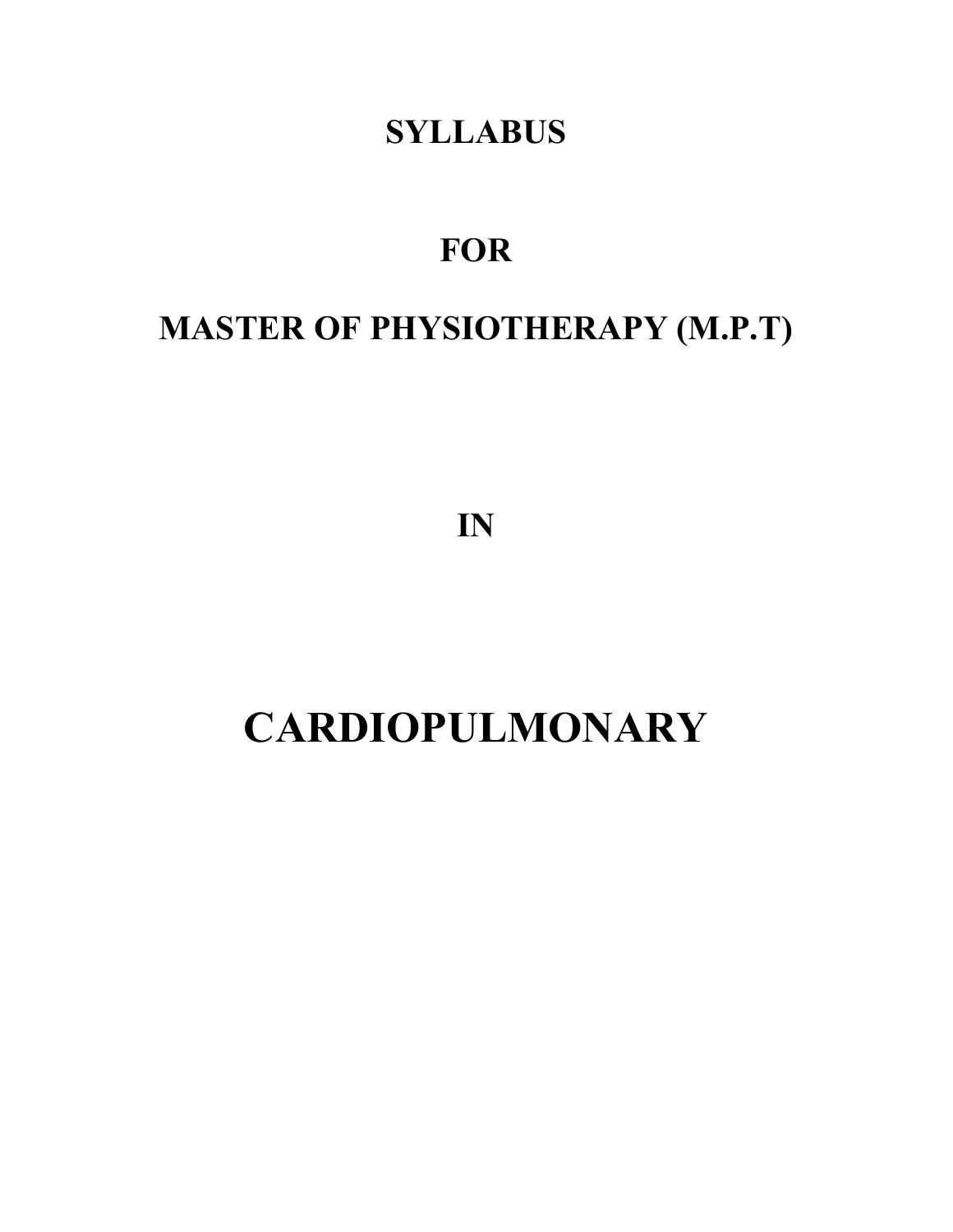#### **M.P.T (CARDIOPULMONARY)**

#### **FIRST YEAR**

|              | Medical And Surgical Management of Disorders of the<br>Cardiopulmonary system.          | 100        |
|--------------|-----------------------------------------------------------------------------------------|------------|
| 2.           | Physiotherapy Management in disorders of the<br>Cardiopulmonary system - I              | 125        |
|              | 1.3 Physiotherapy Management in disorders of the<br>Cardiovascular system - II          | 125        |
|              | 1.4 Physiotherapy Management in disorders of the<br>Cardiovascular system - (Lab hours) | 50         |
|              | 1.5 Research Methodology and Biostatistics                                              | 100        |
|              | 1.6 Seminars on Clinical Issues                                                         | 100        |
|              | <b>Clinical Practice</b>                                                                | 1100       |
| <b>Total</b> |                                                                                         | 1700 hours |
|              | <b>SECOND YEAR</b>                                                                      |            |
|              | 2.1 Pedagogy in Physiotherapy Education                                                 | 100        |
|              | 2.2 Management, Administration and Ethical Issues                                       |            |
|              |                                                                                         | 75         |
|              | 2.3 Biomechanics                                                                        | 150        |
|              | 2.3a Biomechanics (Lab Hours)                                                           | 25         |
|              | 2.4 Dissertation                                                                        | 200        |
|              | 2.5 Seminars on Clinical Issues                                                         | 100        |
|              | <b>Clinical Practice</b>                                                                | 1100       |

## **MPT (CARDIOPULMONARY)**

FIRST YEAR M.P.T 1.1 **MEDICAL AND SURGICAL MANAGEMENT OF DISORDERS**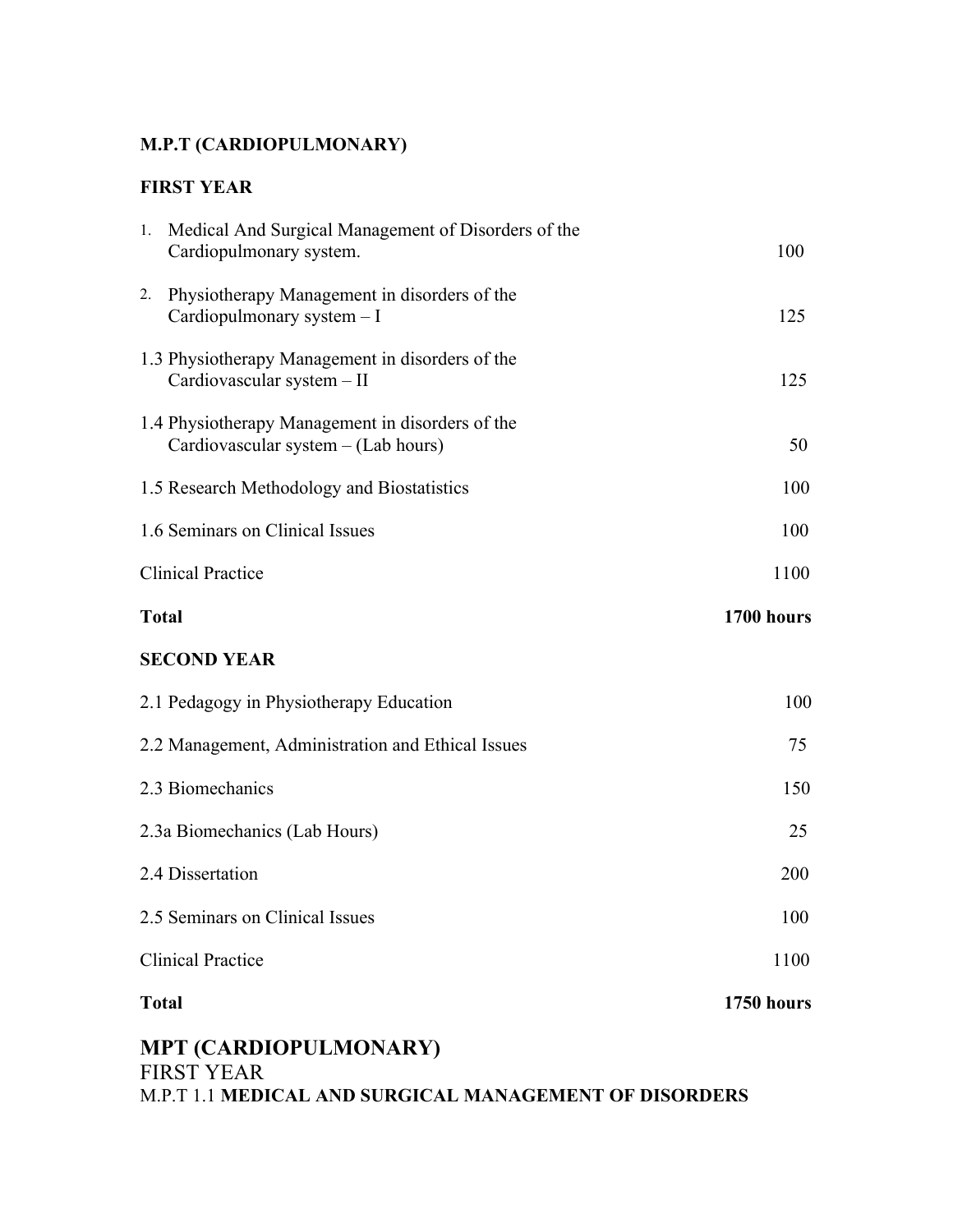#### **OF THE CARDIOPULMONARY SYSTEM**

This course provides the student with in information on the epidemiology,

Pathomachanics, clinical presentation, relevant diagnostic test and medical and surgical management of disorders of the cardiopulmonary system.

Student will be able to use this information in planning and tailoring effective, specific, safe Physiotherapy treatment programmes.

Following are the topics to be included but not limited to:

#### CARDIOLOGY AND PULMONOLOGY

#### **CARDIOLOGY**

Epidemiology, Pathomechanics, clinical presentation, relevant diagnostic test (ECG, Echo cardiography, cardiac catheterization, Radionuclide scanning, stress testing, ABG, Labs etc.) and medical management of disorders of the cardiac system.

- 1. Assessment of symptoms of heart disease
- 2. Disorder of cardiac rate, Rhythm and condition
- 3. Cardiac Arrest
- 4. Cardiac failure
- 5. Shock
- 6. Rheumatic fever
- 7. Congenital heart disease
- 8. Disease of the heart valve
- 9. Infective Endocarditis
- 10. Ischemic heart disease
- 11. Hypertension
- 12. Orthostatic hypotension
- 13. CPR
- 14. Pericarditis
- 15. Heart disease in pregnancy
- 16. Degenerative arterial disease
- 17. Inflammatory arterial disease
- 18. Raynaud's disease
- 19. Venous thrombosis
- 20. Peripheral Vascular disease
- 21. Cardio myopathy
- 22. Disease of the pericardium

#### **PULMONOLOGY**

Epidemiology, pathomechanics, clinical presentation, relevant diagnostic tests (PFT, Labs etc.) and medical management of disorders of the pulmonary system.

- 1. Obstructive pulmonary disease
- 2. Infection of the Respiratory system
- 3. Interstitial and infiltrative pulmonary disorders
- 4. Pulmonary disorders due to exposure to Organic and inorganic pollutants.
- 5. Pulmonary disorders due to systemic inflammatory disease
- 6. Pulmonary vascular disease
- 7. Disease of pleura
- 8. Respiratory failure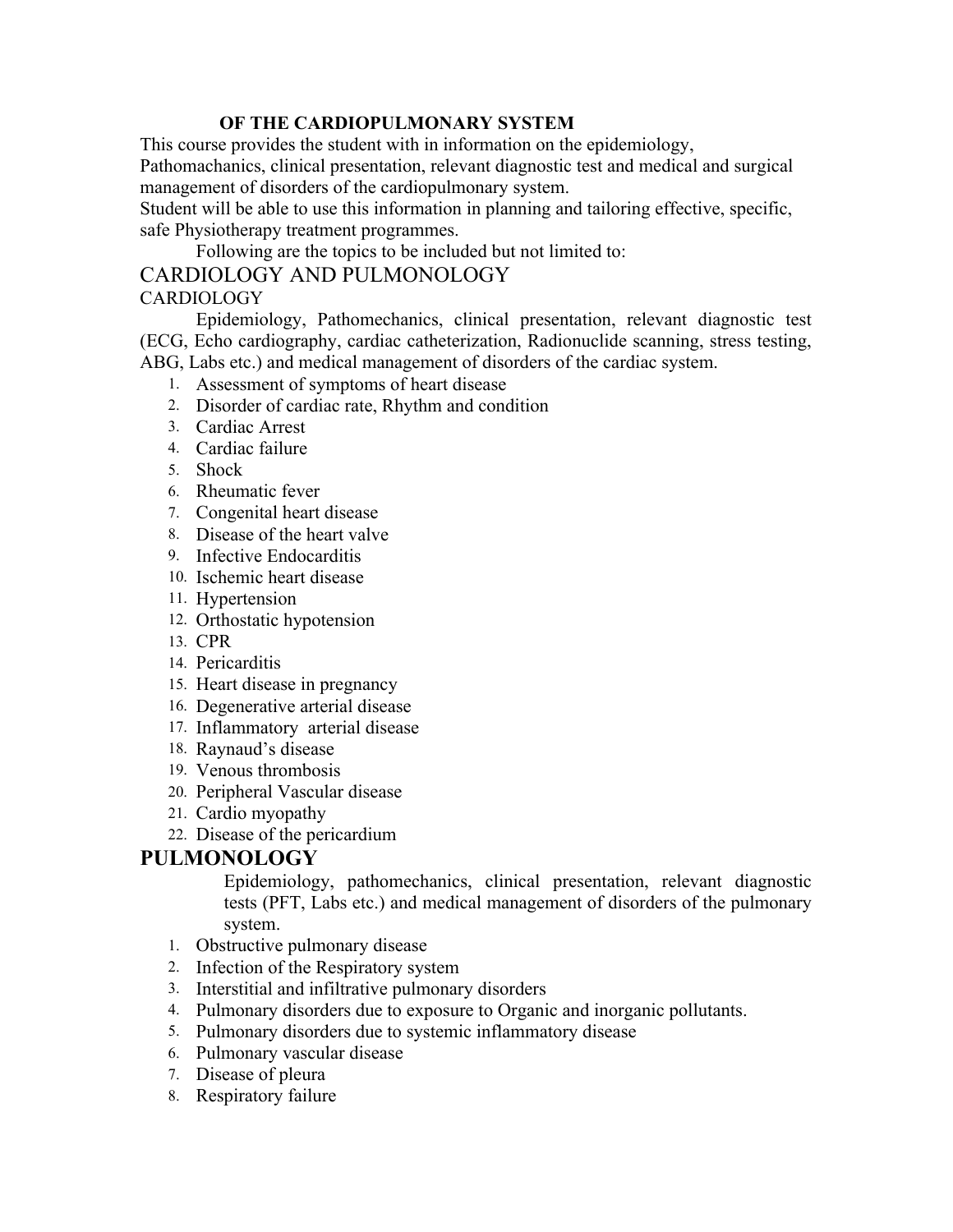- 9. Supplemental Oxygen and Oxygen delivery devices in Chronic Respiratory Disease.
- 10. Neuromuscular and Skeletal disorders leading to Global Alveolar Hypoventilation Myopathies

Spinal muscular Artophies Poliomyelitis Motor Neuron Disease **HSMN** Kyphoscoliosis Pectus Carinatum Pectus Excavatum

- 11. Pathophysiology of paralytic Restrictive pulmonary syndromes
- 12. Conventional Approaches to managing n-M-Ventilatory failure
- 13. Mechanical ventilation: Concept, Physiological effect and complications

#### **CARDIOTHORACIC SURGERY**

Surgical management of the above conditions, indication, contraindications for surgery, precautions after surgery. Also included:

- 1. Close v/s open heart surgery
- 2. Incisions
- 3. Preoperative Assessment of Patient
- 4. Pre and post op blood gas exchange
- 5. Haemodynamic performance of CTVS Patients
- 6. Emergencies in CTVS
- 7. A-V Shunt
- 8. Heart Transplant
- 9. Left Ventricular Assistive devices
- 10. Procedure on Sternum, Chest wall, diaphragm, mediastinum, oesophagus
- 11. Cardiopulmonary Bypass
- 12. Maintaining and Removing Artificial Airways

#### **(M.P.T.) 1.2 PHYSIOTHERAPY MANAGEMENT IN DISORDERS OF THE CARDIOPULMONARY SYSTEM-I**

This course provide student with the principal of physiotherapy management in disorder of the cardiopulmonary system and the application of these principal in specific disorders. Through lecture, case conferences, journal discussion and class discussions students will be able to set up a treatment programme tailored to the patient's needs.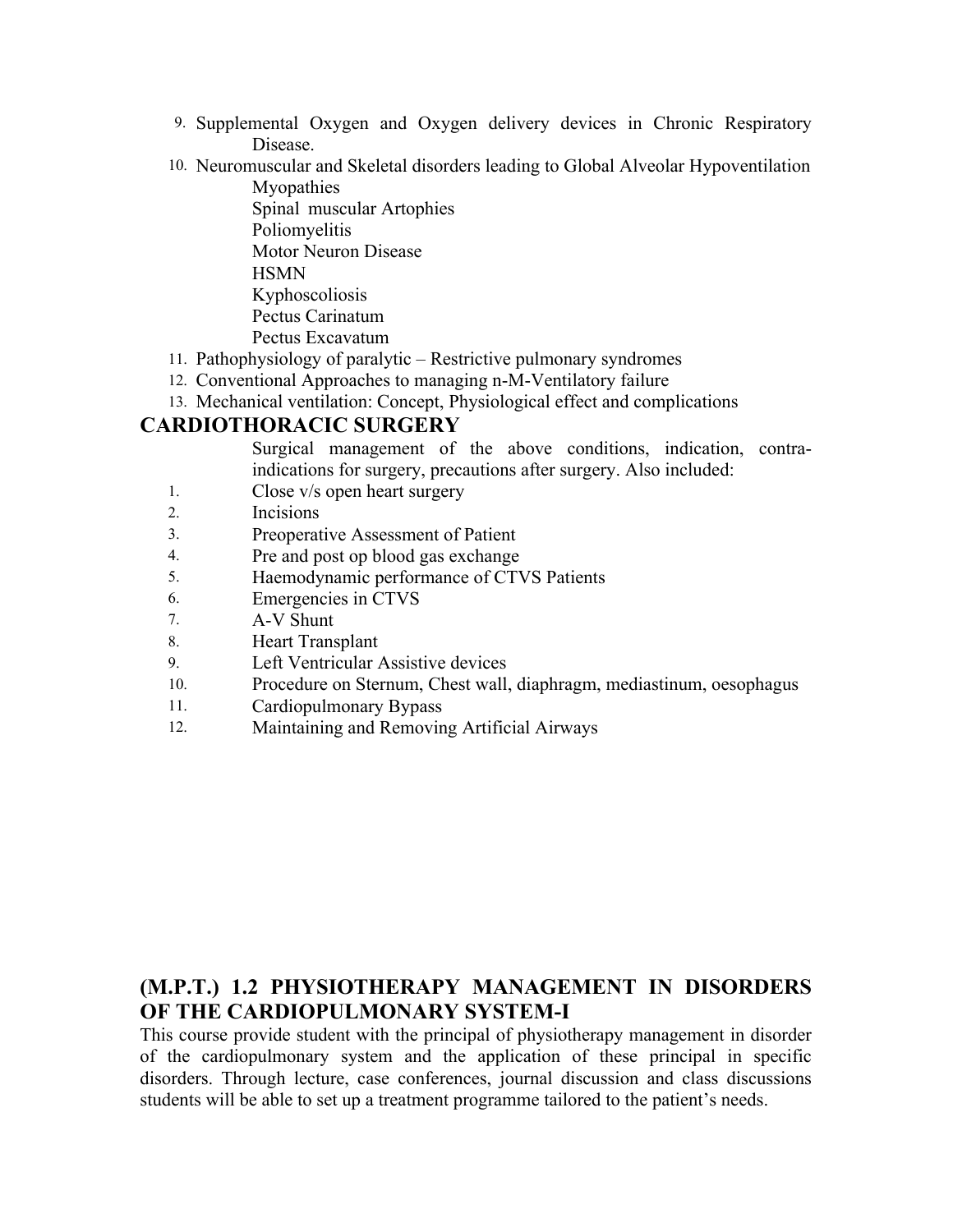#### Following are the topics to be included but not limited to: **SECTION –I GENERAL PRINCIPAL**

- 1. P.T. Assessment
- 2. Mobilization and Exercises (Strengthening conditioning and endurance)
- 3. Body positioning
- 4. Airway Clearance Techniques
- 5. Postural Drainage
- 6. Forced Expiratory technique
- 7. Breathing Exercise
- 8. Percussion and vibration
- 9. Exercise training and Exercise testing
- 10. Bio feed back
- 11. Respiratory Muscle training
- 12. Ventilator
- 13. Humidification and Aerosol therapy
- 14. Applying and Evaluating Bronchial Hygiene therapy
- 15. outcomes of pulmonary Rehabilitation
- 16. Functional Adaptations
- 17. Prevention of Morbidity and Mortality with the use of physical aids
- 18. PT in ICU
- 19. Techniques for facilitating ventilatory pattern
- 20. Respiratory therapy equipment and adjuncts to Cardiopulmonary therapy
- 21. Principal and prescription of cardiac Rehabilitation
- 22. Principal and prescription of pulmonary Rehabilitation
- 23. PT in neonatal ICU
- 24. Diabetes and Exercise

#### **SECTION - II PHYSIOTHERAPY MANAGEMENT IN SPECIFIC CONDITIONS**

Assessment and Management of condition as listed in (M.P.T) 1.1

M.P.T 1.3 P.T. Management in disorders of the Cardiopulmonary system-II Topics as listed in (M.P.T) 1.1

#### **(M.P.T) 1.4 PHYSIOTHERAPY MANAGEMENT IN DISORDERS OF THE CARDIOPULMONARY SYSTEM (LAB HOURS)**

Students will be instructed via demonstration, hand of techniques, field visits and case conferences on specific techniques used in management of patients with neurological disorders.

Students will on their experiences at the clinical posting to formulate a treatment plan for cases presented at the case conference.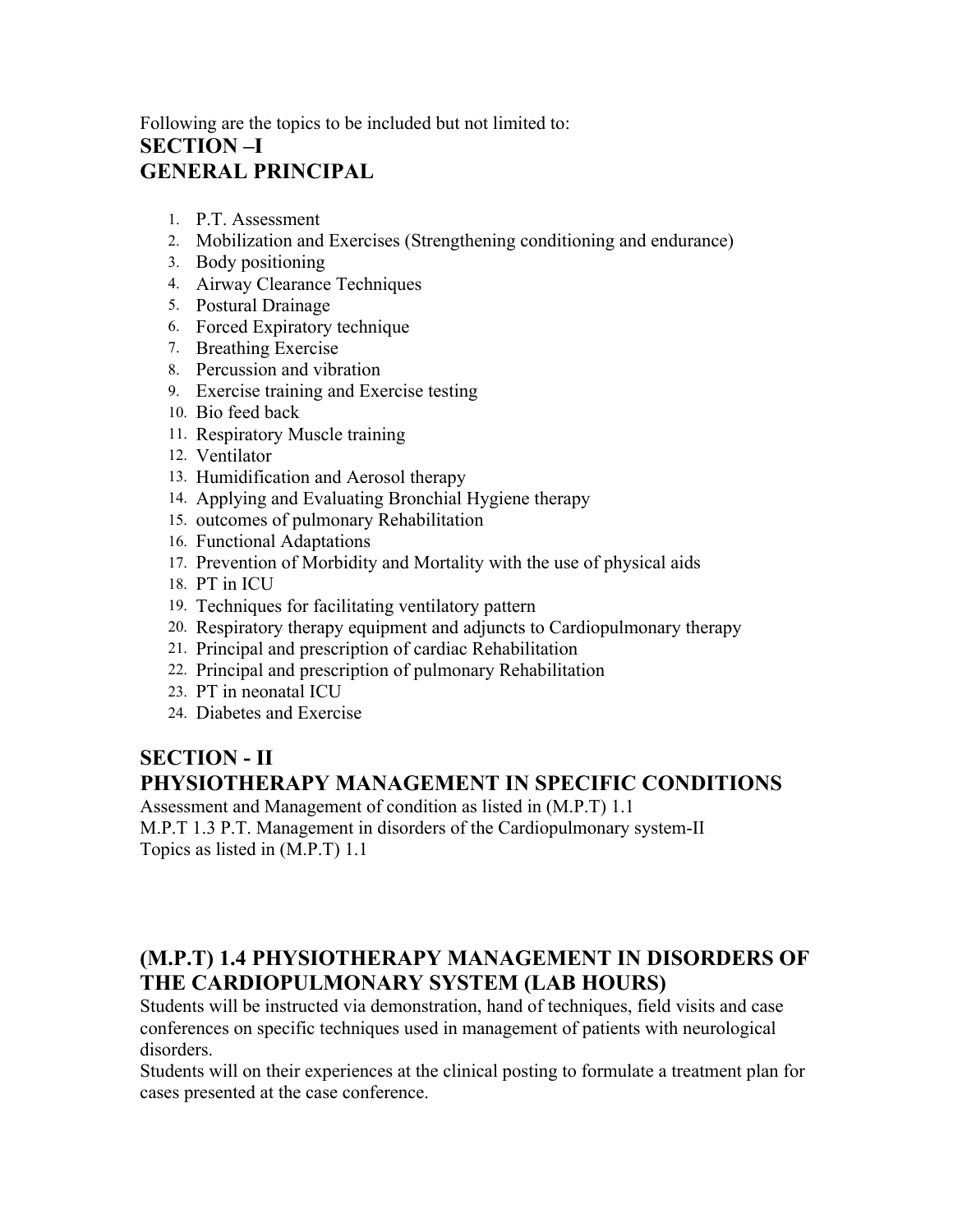#### **(M.P.T) 1.5 RESEARCH METHODOLOGY AND BIOSTATICS**

Student will be provided an understanding of statistical measure used in the analysis and interpretation of research data. Information on research design and their implementation will be provided.

 This course will be the student to read critique research articles and understand and apply the principles of research to perform a guided research as part of their course requirement. Following are the topics to be included but not limited to:

#### **SECTION-I RESEARCH METHODOLOGY**

- 1. How to read and critique research
- 2. Introduction to research: framework; levels of measurement; variables.
- 3. Basic research concept; validity and reliability
- 4. Design, instrumentation and analysis for qualitative research.
- 5. Design, instrumentation and analysis for quantitative research.
- 6. Design, instrumentation and analysis for quasi-experimental research
- 7. How to write a research proposal.
- 8. The use and Protection of Human and Animal Subjects.

#### **SECTION-II BIOSTSTICS**

- 1. Descriptive and Inferential statistics
- 2. Types of data: Qualitative and Quantitative
- 3. Frequency distribution
- 4. Describing data with Graphs
- 5. Describing data with Average Mode, Median, Mean.
- 6. Describing variability Variance, Standard deviation etc.
- 7. Normal Distributions
- 8. Interpretation of r
- 9. Hypothesis testing
- 10. T tests
- 11. ANOVA
- 12. Probability
- 13. Type I and Type II errors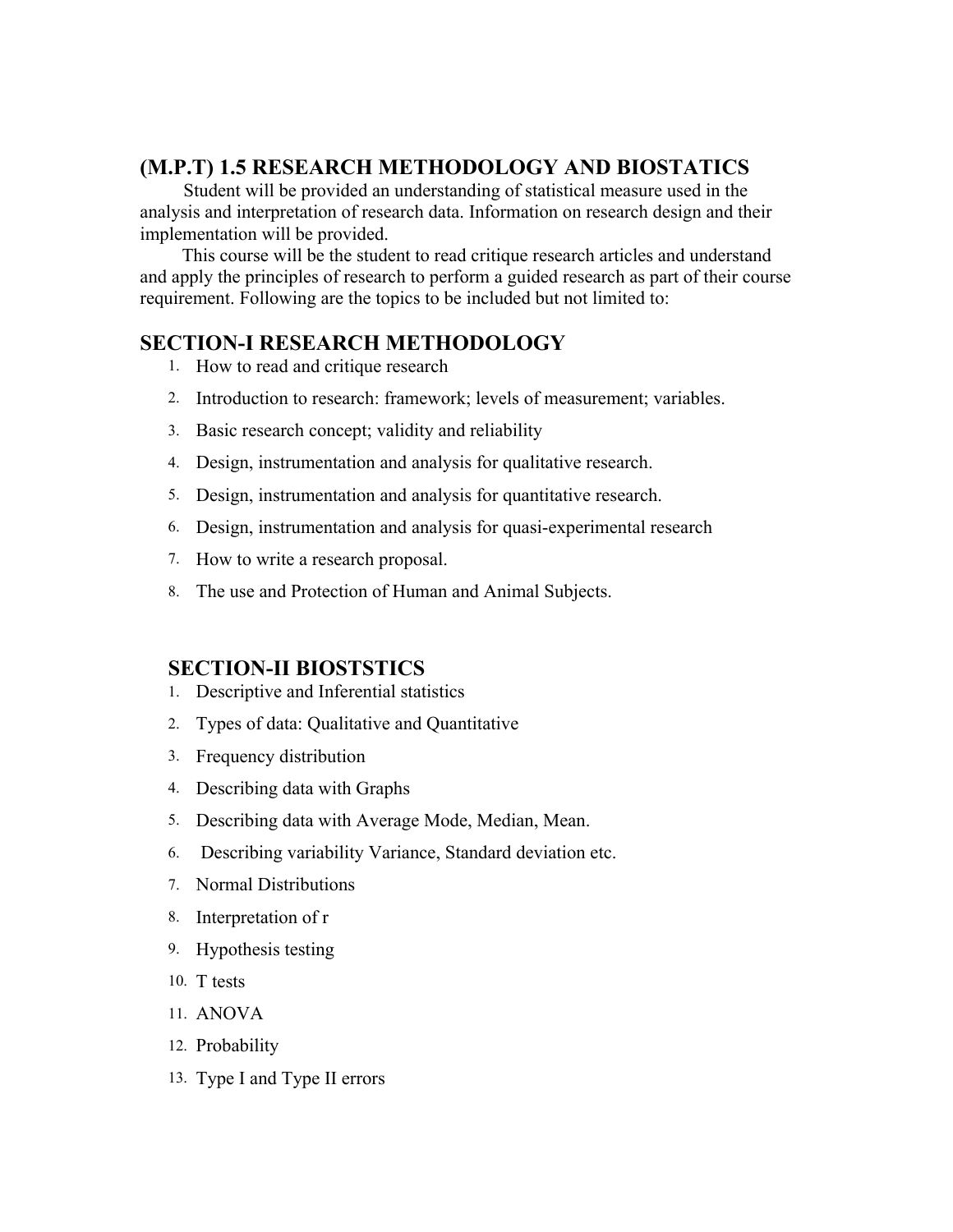- 14. Parametric and Non-Parametric tests
- 15. Which test to use.
- 16. Basic of computers-Hardware and software
- 17. Basic of Computer Applications-Windows, MS Word, Power Point etc.
- 18. Simple statistical Analysis using available software

#### **(M.P.T) 1.6 SEMINARS ON CLINICAL ISSUES**

These will serve as a platform for student to integrate components of patient management. Student will give presentations on topics provide to them.

#### **CLINICAL PRACTICE**

Student will engage in clinical practice in Physiotherapy Department in the neurological setting to enhance their clinical skills and apply theoretical knowledge gained during teaching sessions.

#### **M.P.T (CARDIOPULMONARY) SECOND YEAR (M.P.T) 2.1 PEDAGOGY OF PHYSIOTHERAPY EDUCATION**

This course will be provide students information on improving their teaching skills in the class room and clinical setting Following are the topics to be included but not limited to: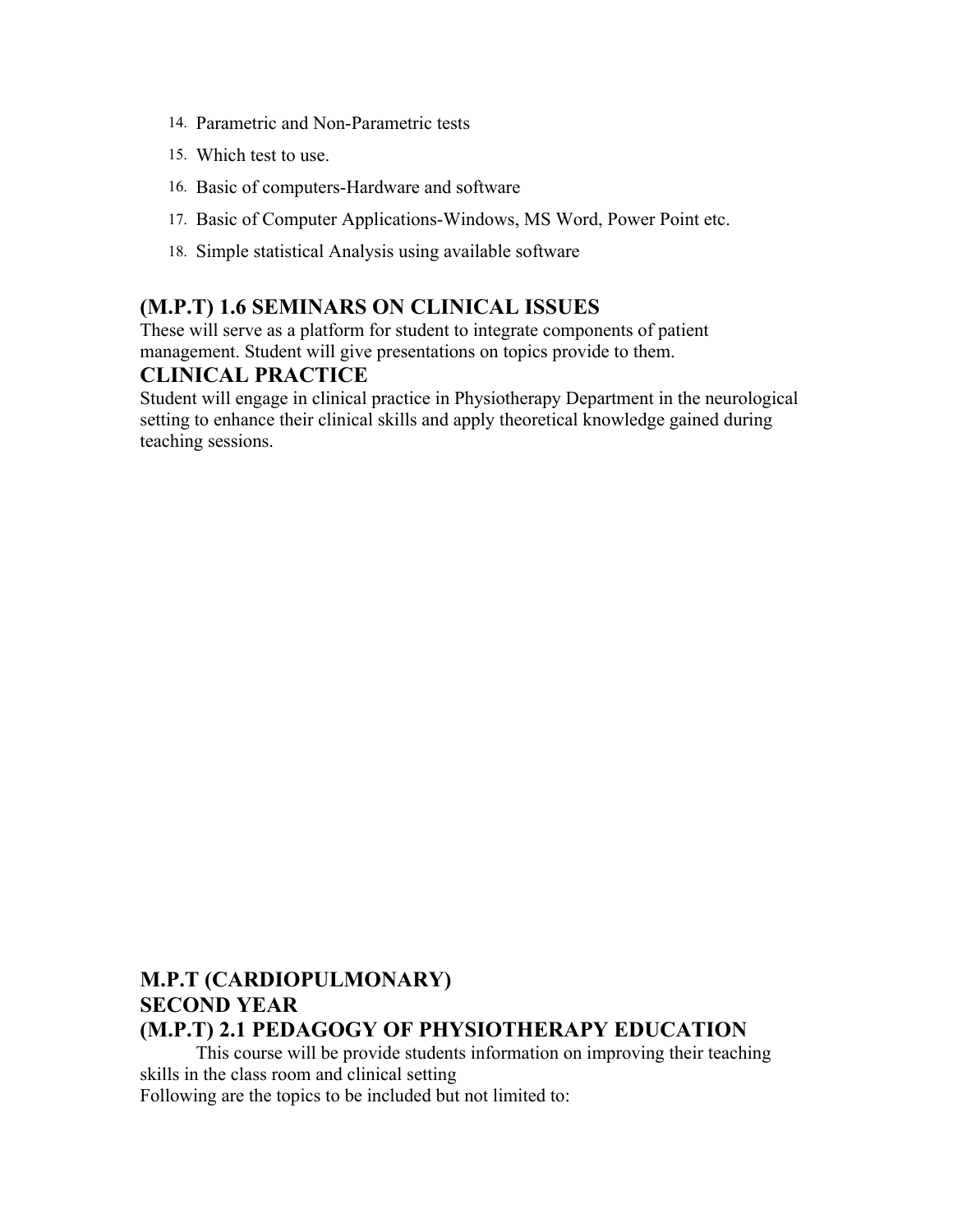- 1. Philosophy of education and emerging Issues in Education
	- i. Meaning, Function and Aims of Education.
		- ii.Formal, Informal and Non-formal Education.
		- iii. Agencies of Education
- 2. Current Issues and trends in Higher Education
	- i. Issue of quality in Higher Education, Autonomy and
	- Accountability,
	- ii.Privatization, Professional Development of Teachers, Education of
	- iii. Person with Disabilities.
- 3. Need for Education Philosophy
	- i. Some major Philosophies, Idealism Naturalism, Pragmatism and their
	- ii.Implications for Education.
- 4. Concept of Teaching and Learning
	- i. Meaning scope of Educational Psychology
	- ii.Meaning and Relationship between Teaching and Learning
	- iii. Learning Theories
	- iv. Dynamics of Behaviour
	- v.Individual Differences
- 5. Curriculum
	- i. Meaning and concept
	- ii.Basis of curriculum Formulation Development
	- iii. Framing objective for Curriculum
	- iv. Process of Curriculum Development and Factors Affecting Curriculum
	- v.Development Evaluation of Curriculum
- 6. Method and Techniques of Teaching
	- i. Lecture, Demonstration,
	- ii.Discussion, Seminar, Assignment, Project and Case Study.
- 7. Planning for Teaching
	- i. Bloom's Taxonomy of Instructional Objectives, Writing
		- Instructional Objective in Behavioral terms, Unit Planning and Lesson Planning.
- 8. Teaching Aids
	- i. Types of teaching Aids
	- ii.Principal of Selection, Preparation and use of Audio- Visual aids.
- 9. Measurements and Evaluation
	- i. Nature of Educational Measurement: Meaning, Process, Types of Tests
	- ii.Construction of an Achievement test and Analysis
	- iii. Standardized Test.
	- iv. Introduction of some Standardized tools, important tests of v.Intelligence, Aptitude, Personality.
	- vi. Continuous and Comprehensive Evaluation.
- 10. Guidance and Counseling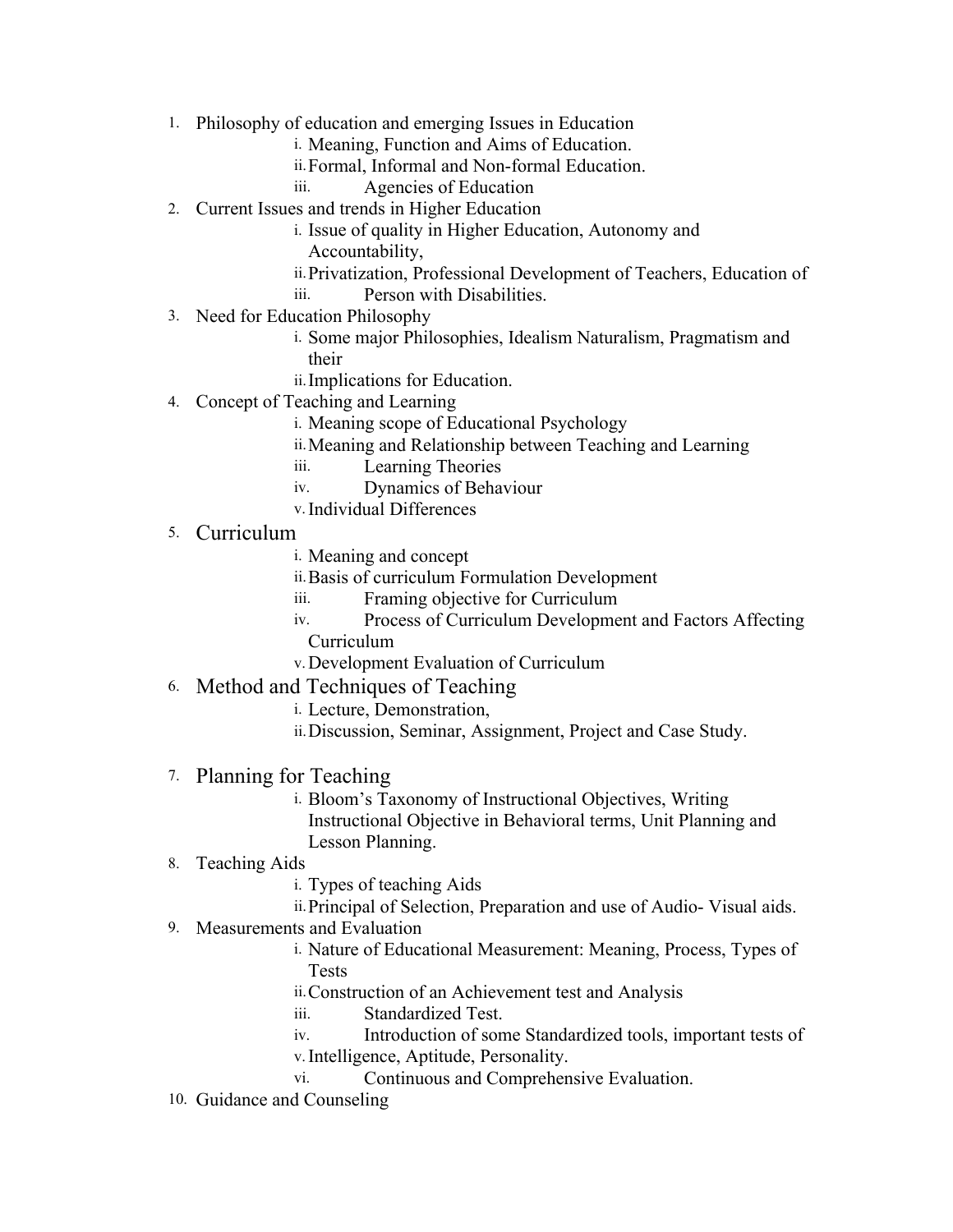- i. Meaning and Concept of Guidance and Counseling
- ii.Principles
- iii. Guidance and Counseling Services of Personnel for P.T. Services

#### 11. Clinical Education

- i. Awareness and Guidance to the Common People about Health and
- ii.Diseases and Available professional Services
- iii. Patient Education
- iv. Education of the Practitioners

#### **(M.P.T) 2.2 MANAGEMENT, ADMINISTRATION AND ETHICAL ISSUES**

This course deals with issues of management to assist the practitioner in efficiently addressing issues related to the organization and administration of a Physiotherapy Department.

Following are the topics to be included but not limited to:

#### **MANAGEMENT**

- 1 Function of management,
- 2 Evaluation of management through scientific management theory,
	- Classical theory
		- System approach

Contingency approach

- 2. Management process
	- Planning, Organization, direction, controlling decision making
- 3. Introduction of personnel management

Staffing recruitment selection, performance appraisal, collective Bargaining , discipline, job satisfaction

4. Quantitative methods of management

Relevance of statistical and / or techniques in management

5. Marketing

Market segmentation, marketing research production planning pricing, channels of distribution, promotion, consumer behaviour, licenser.

6. Total quality management Basic of quality management – acid for quality control quality assurance program in hospitals, medical audit, and international quality system.

#### **ADMINISTRATION**

1 Hospital as an organization

Function and types of hospitals selected clinical supportive ancillary services of a hospital, emergency department, nursing, physical medicine & rehabilitation, clinical supportive and ancillary services of a hospital, emergency department nursing physical medicine  $\&$  rehabilitation, clinical laboratory, pharmacy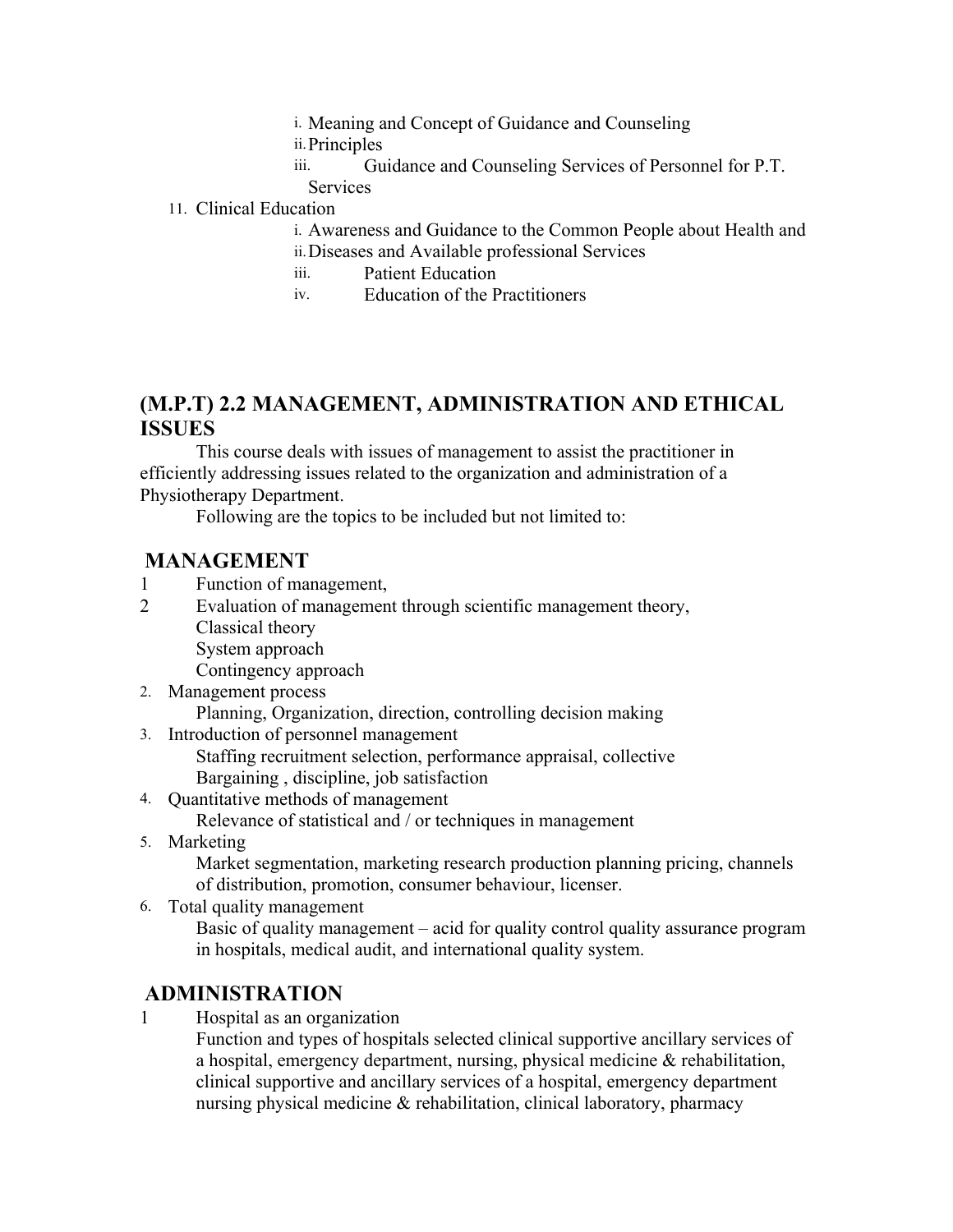department and dietary department.

- 1. Roles of Physiotherapist, Physiotherapy director, Physiotherapy supervisor, Physiotherapy assistant, Physiotherapy aids, occupational Therapist, Home health side, Volunteer.
- 2. Director care and referral relationship and confidentially.

#### **LEGALPROFESSIONAL ETHICAL ISSUES**

- 1. Physical Therapy: Definition and development
- 2. The implication & confirmation to the rules of professional conduct.
- 3. Legal responsibility for their actions in the professional context and understanding the physiotherapist liability and obligations in the case of medical legal action.
- 4. Code of ethics A wider knowledge of ethics related to current social and medical policy in the previsions of health care.
- 5 Function of the relevant professional association education body and trade union.
- 6 The role of the international health agencies such as the world health organization.
- 7 Standard of practice for physical therapies.
- 8 Current Issues.

#### **(M.P.T) 2.3 BIOMECHANICS**

Students will be able to identify and apply principles of bio-mechanics while setting up individualized treatment protocols.

#### **FUNDAMENTAL MECHANICS**

- 1. Forces
- 2. Moments
- 3. Newton's lows
- 4. Composition and resolution of forces
- 5. Static Equilibrium
- 6. Dynamic Equilibrium
- 7. Force system
- 8. Lever
- 9. Pulley systems
- 10. Density & Mass
- 11. Segmental dimensions

#### **KINEMATICS**

- 1. Types of motion
- 2. Location of motion
- 3. Magnitude of motion
- 4. Direction of motion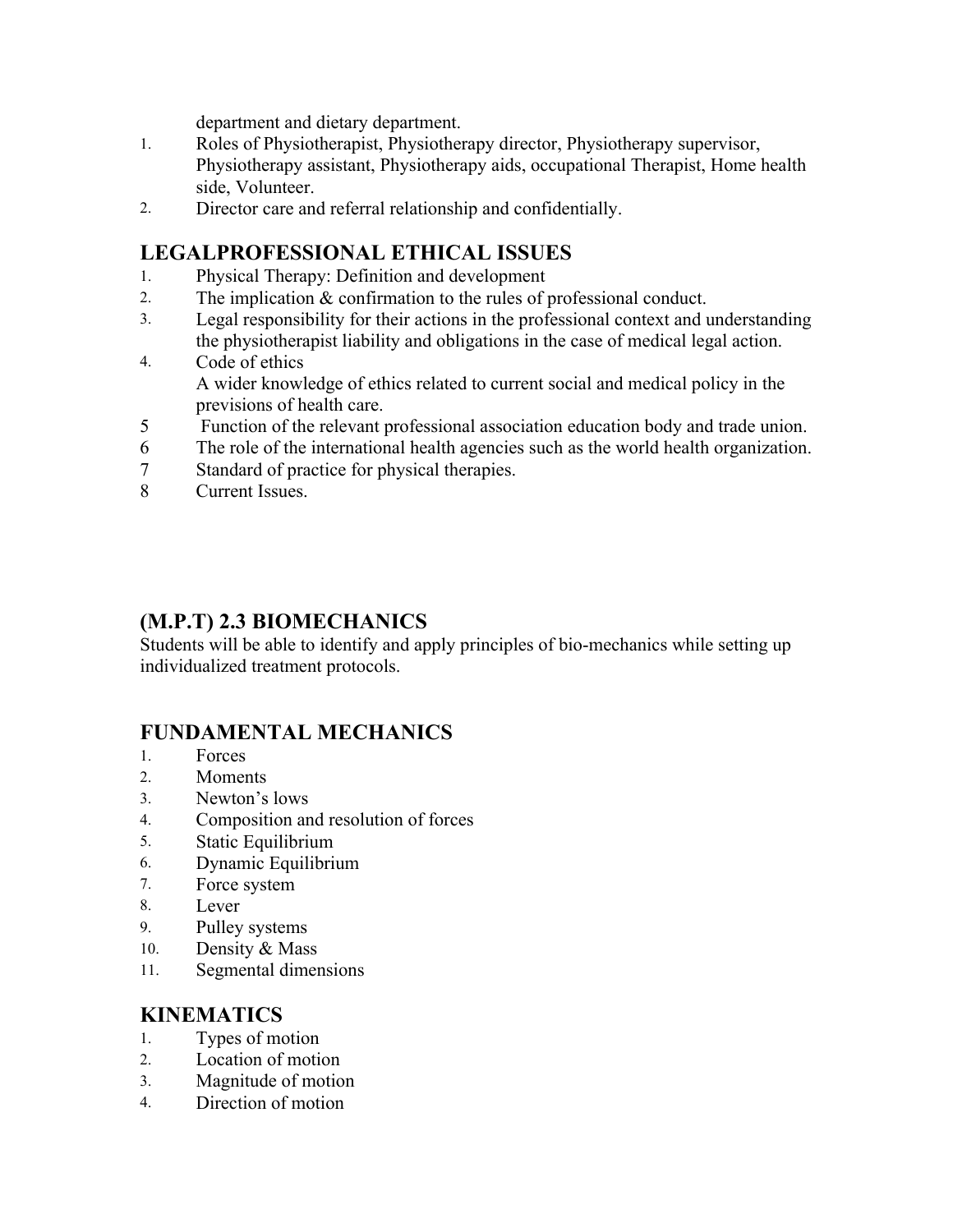- 5. Angular motion and its various parameters
- 6. Linear motion and its various parameters
- 7. Projectile motions

#### **KINETICS**

- 1. Definition of forces
- 2. Force vectors
- 3. Naming of force
- 4. Force of gravity and Cog
- 5. Stability
- 6. Reaction force
- 7. Equilibrium
- 8. Linear force system
- 9. Friction and its various parameters
- 10. Parallel force system
- 11. Concurrent force system
- 12. Work power and energy
- 13. Moment arms of force
- 14. Force component
- 15. Equilibrium of force

#### **FLUID MECHANICS**

- 1. Various lows governing the flow of fluids
- 2. Various lows governing the volume of fluid
- 3. Various lows governing the pressure of fluid
- 4. Various lows governing the energy of fluid
- 5. Various parameters explaining the flow
- 6. Various parameters describing the fluid
- 7. Clinical applications.

#### **BONE MECHANICS**

- 1. Structure & composition of bone
- 2. Stress
- 3. Strain
- 4. Modulus of rigidity & modular of elasticity
- 5. Poisson's effect
- 6. Strain surgery
- 7. Static & cyclic behavior
- 8. Load
- 9. Mechanical properties of cortical bone
- 10. Mechanical properties of trabecular bone
- 11. Bone remodeling
- 12. Response of the bone to aging  $&$  exercise  $&$  immobilization
- 13. Mechanisms to prevent fracture present in bone
- 14. Fracture of prediction
- 15. Behavior of bone under load
- 16. Clinical applications
- 17. Failure Criteria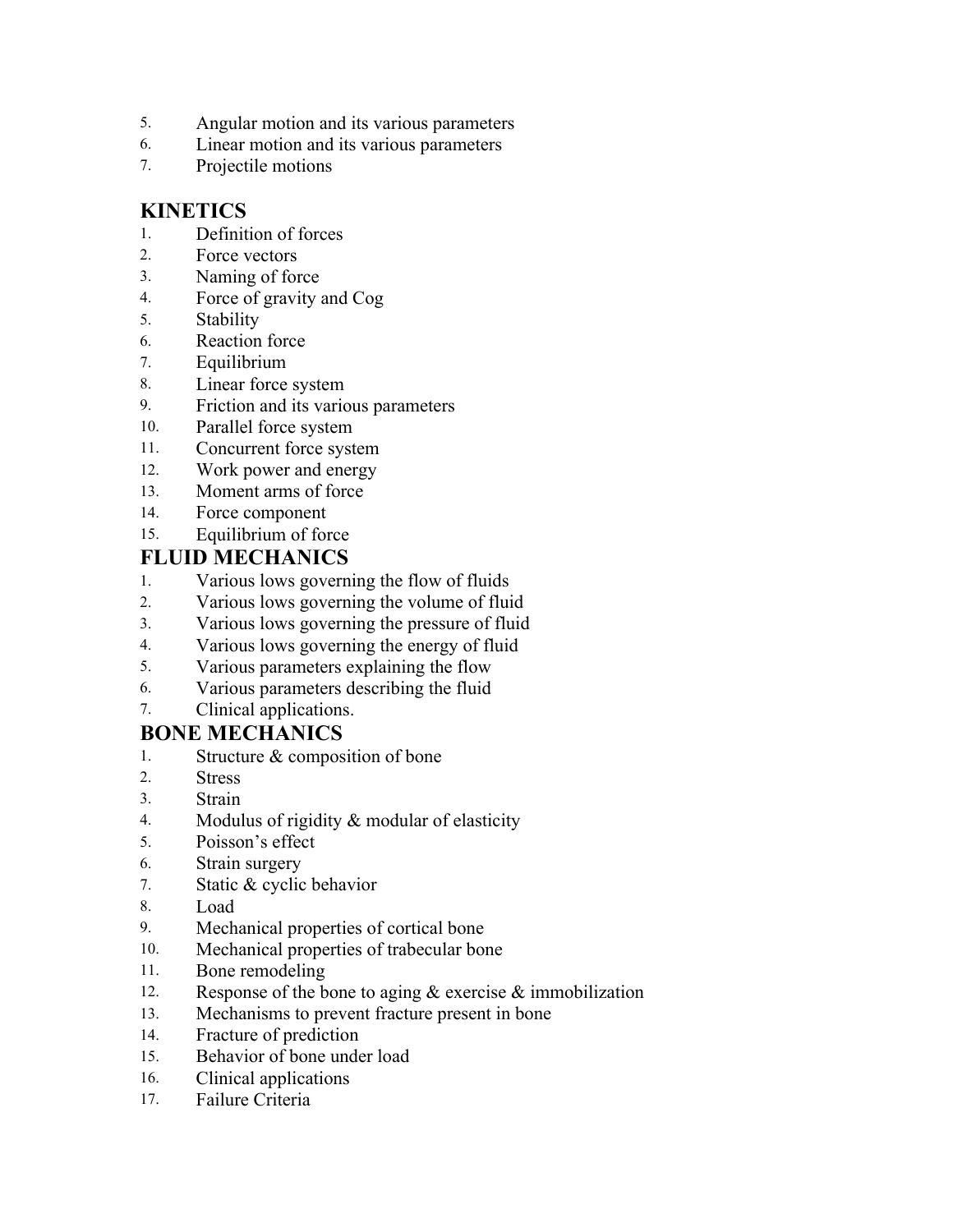#### **MUSCLES MECHANICS**

- 1. Structure & composition of muscles
- 2. Fiber length & cross section area
- 3. Mechanical propertied
- 4. EMG changes during fatigue & contraction
- 5. Changes in mechanical properties because of ageing and Exercise  $\&$ Immobilization.
- 6. Clinical applications

#### **LIGAMENT & TENDON MECHANICS**

- 1. Structure and composition
- 2. Mechanical properties
- 3. Cross section area measurements
- 4. Muscle tendon properties
- 5. Temperature sensitivity
- 6. Changes in mechanical properties because of ageing exercise and immobilization.
- 7. Mechanoreceptors
- 8. Clinical application

#### **JOINT MECHANICS**

- 1. Joint Design
- 2. Joint Categories
- 3. Joint Functions
	- Arthokinematics
	- Osteokinematics
	- Finamatics chair
- 4. joint forces, equilibrium & distribution of these forces
- 5. joint Stability & its mechanism
- 6. Articular Cartilage Machanics
- 7. Clinical application

#### **MEASUREMENT INSTRUMENT**

- 1. Goniometer
- 2. Accelerometer
- 3. Photo optical devices
- 4. Pressure transducers and force plates
- 5. Gait Analyzer
- 6. Isokinetic Device
- 7. EMG
	- Electro physiology of muscle contraction Recording
	-
	- Processing

Relationship between EMG and Bio-mechanical variables

#### **MECHANICAL ENERGY WORK AND POWER**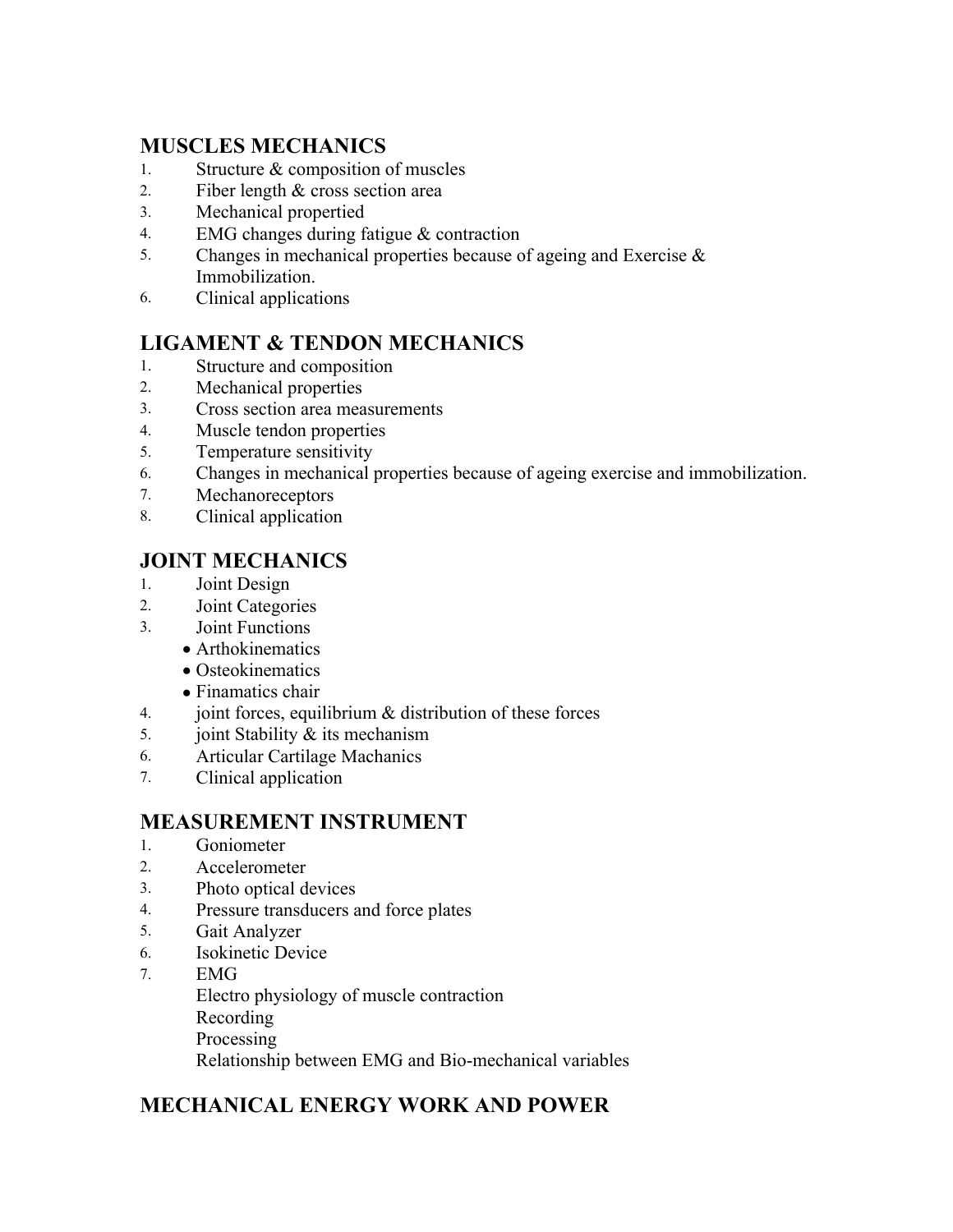- 1. Definition
- 2. Positive and Negative work of muscle
- 3. Muscle of mechanical power
- 4. Causes of inefficient movement
	- Co-contraction
	- Isometric contraction
	- Energy generation at one joint and absorption at another
	- Energy flow
- 5. Energy storage

#### **ERGONOMICS**

#### **BIOMECHANICS IN CARDIOPULMONARY CONDITIONS**

This course involves application of bio-mechanical principles to cardiopulmonary conditions.

#### **APPLICATION OF BONE AND JOINT MECHANICS**

Load sharing & load transfer Prosthetic design criteria Bio-mechanical analysis of implants internal fixations Degenerative changes in weight bearing joints & compensatory action

#### **GAIT**

- 1. Gait parameter
- Kinetic
- Kinematic
- Time-Space
- 2. Pathological gait
- 3. Running
- 4. Stair climbing
- 5. Changes in gait following various surgeries/ diseases/ disorders

#### **ORTHOSIS & PROSTHOSIS**

- 1. Orthosis of spine
- 2. Orthosis of upper limb
- 3. Orthosis of lower limb
- 4. Prescriptions checkout & proper fitting
- 5. Bio-mechanical principles governing them
- 6. Aids used in management of disability

#### **CARDIOPPULMONARY MECHANICS**

- 1. Rheology
- 2. Cardiac Mechanics
- 3. Pulmonary Mechanics
- 4. Rib Cage Movement

#### **(M.P.T) 2.4 BIOMECHANICS IN CARDIOPULMONARY CONDITIONS (LAB HOURS)**

This involves application of topics in M.P.T 2.4 via demonstrations, field visit and case presentation.